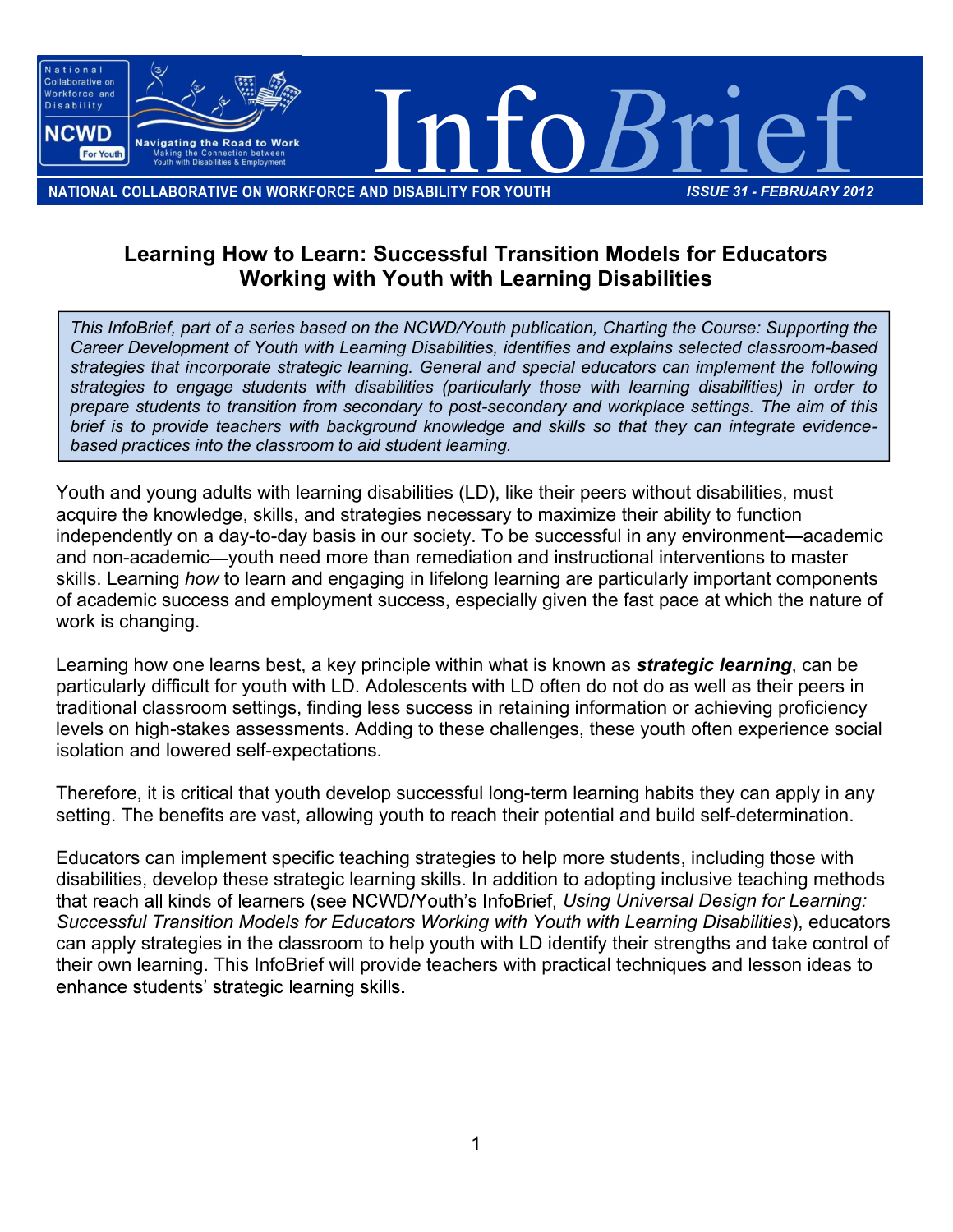

## Defining Strategic Learning

Strategic learning is the process of incorporating specific tools and techniques to understand and learn new material or skills, to integrate new information with what is already known in a way that makes sense, and to recall the information or skill later, even in a different situation or place. Put simply, strategic learning is the building and sustaining of long-term learning tactics based on how one learns best.

Remediation is at best a partial solution for working with youth with LD. Typically, school-age children with LD are provided with a variety of instructional interventions, including additional instructional time, one-on-one tutoring, and remediation techniques in an effort to strengthen certain academic skills. Unfortunately, even with the use of evidence-based practices and instruction by the most qualified teachers, some of these youth show little academic growth. As a result, many youth and young adults with LD either believe that they cannot learn or that learning is just too difficult or not worth it.

Rather than focusing on remedial approaches to processing difficulties, strategic learning promotes the development of tactics youth can use to help them utilize their strengths. These learning strategies are particularly useful in meeting the demands of the classroom and the work world confidently and effectively.

## Compensatory Techniques

So what can teachers do?

Research demonstrates that successful adults with LD attribute their success to two factors. The first is knowledge of their own strengths and weaknesses; the other is a change in their perception of themselves and their learning characteristics from one of failure to a more positive and balanced perception of a person with both strengths and weaknesses. These factors of self-efficacy and selfdirected learning are key areas that teachers can emphasize when preparing youth and young adults for the future.

All people, with and without disabilities, have both strengths and weaknesses. Compensatory techniques or strategies are methods that youth and young adults with LD can use to capitalize on their strengths in a variety of settings, including the classroom and the workplace. One way to think of compensatory techniques is as tools that the student can use to self-accommodate his/her own disability. In fact, these techniques are effective for all youth, including students with cultural or language barriers. While some learners naturally develop compensatory strategies, others will need to be taught these strategies. For all youth, teachers can support and advance this process by incorporating strategic learning into lessons.

The following table provides specific ways in which teachers can help young adults with different learning disabilities capitalize on their talents through the development and utilization of compensatory techniques.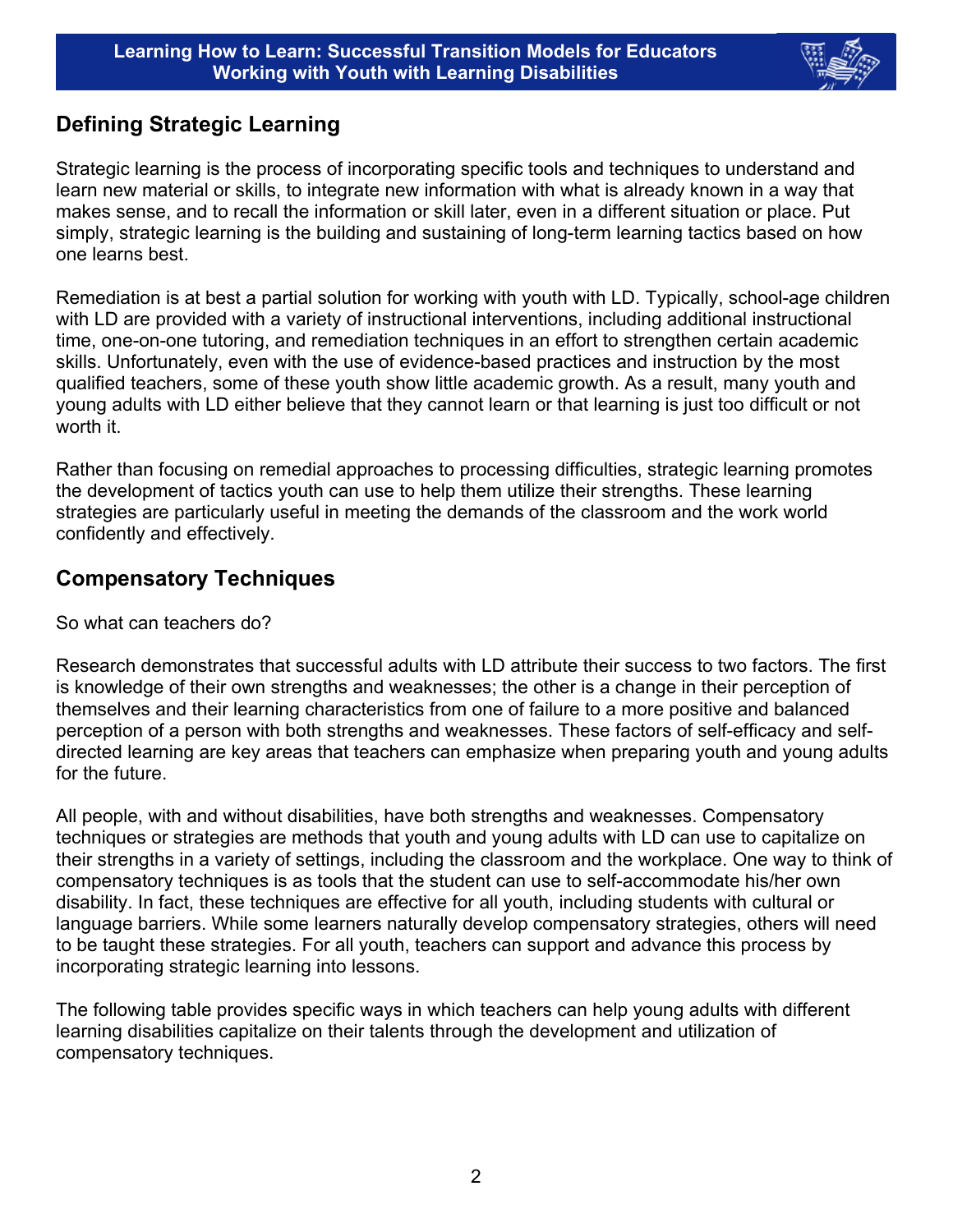

Table I: Possible Compensatory Strategies for Youth with Learning Disabilities

| If a person with a                                                       | <b>Coupled with this</b>                                                                                        | Try and teach this possible compensatory                                                                                                                                                                                                                                                                                                                                                                                                                                                  |
|--------------------------------------------------------------------------|-----------------------------------------------------------------------------------------------------------------|-------------------------------------------------------------------------------------------------------------------------------------------------------------------------------------------------------------------------------------------------------------------------------------------------------------------------------------------------------------------------------------------------------------------------------------------------------------------------------------------|
| learning disability                                                      | strength                                                                                                        | strategy                                                                                                                                                                                                                                                                                                                                                                                                                                                                                  |
| has this issue                                                           |                                                                                                                 |                                                                                                                                                                                                                                                                                                                                                                                                                                                                                           |
| Perseverates: has<br>trouble moving<br>onto new tasks                    | Can follow strict time<br>schedule                                                                              | Specify a time limitation for each activity<br>$\bullet$<br>Have the individual check off tasks completed<br>$\bullet$<br>and keep charts of tasks to do<br>Give feedback to the individual (e.g., if work is<br>$\bullet$<br>accurate, give extra credit for completion within<br>allotted time)                                                                                                                                                                                         |
| Learns erratically:<br>sometimes knows,<br>sometimes does                | Has good short-term<br>memory                                                                                   | Keep a model of the finished product near the<br>$\bullet$<br>individual<br>Tape-record instructions from prior time periods,<br>$\bullet$                                                                                                                                                                                                                                                                                                                                                |
| not know<br>Is easily distracted;<br>cannot sustain<br>attention on task | Functions well in a quiet<br>environment<br>Works well when given<br>short time periods to do<br>specific tasks | which are prerequisites to doing a given activity<br>Locate and offer a stimulus-free environment, like<br>$\bullet$<br>a carrel or small office, when the individual needs<br>a quiet space<br>Give the individual a time chart to complete with<br>$\bullet$<br>expected time to finish and his/her finish time<br>If possible, have the individual do a task one step<br>at a time<br>Ask the individual to focus on the speaker's eyes<br>$\bullet$<br>when listening to instructions |
| Is easily frustrated;<br>lacks self-<br>confidence                       | Responds to positive<br>reinforcement<br>Is responsive to keeping<br>track of work quality                      | Assign short tasks and have the individual self-<br>$\bullet$<br>rate the quality of work and interest in individual<br>types of tasks<br>Have the individual keep track of work<br>$\bullet$<br>productivity<br>Give feedback on the activity and an overview of<br>$\bullet$<br>progress to date from the beginning of the<br>program<br>Repeat work that the individual enjoys and can<br>succeed at                                                                                   |
| Has difficulty<br>following and/or<br>staying on time                    | Tells time accurately                                                                                           | Recommend that the individual wear a watch with<br>an alarm or use a stopwatch to time tasks<br>Give time limitations for tasks and monitor time at<br>$\bullet$<br>the onset of training, then progressively have the<br>individual monitor his/her own time<br>Use a timer to complete tasks within a set time<br>limit                                                                                                                                                                 |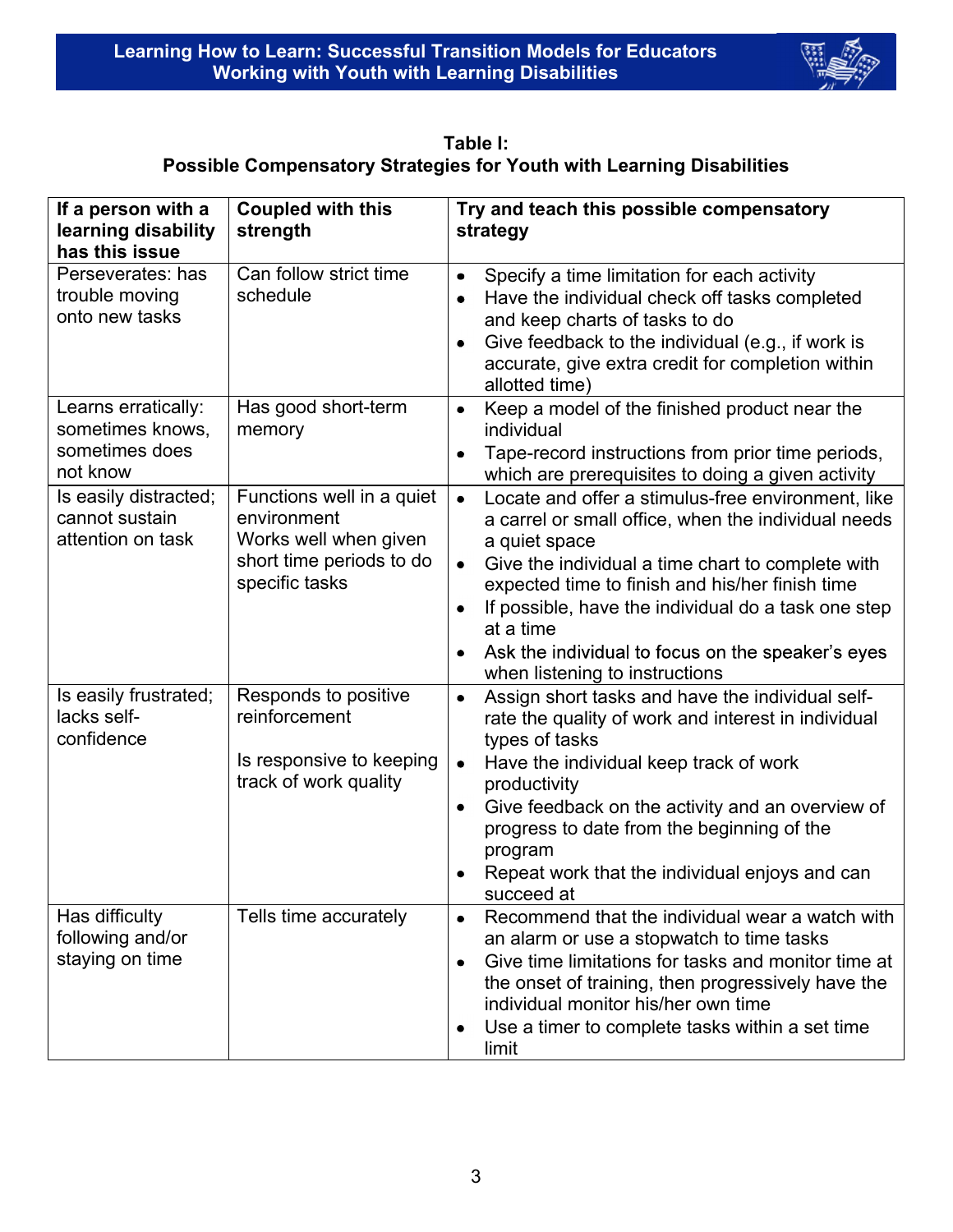

| If a person with a<br>learning disability<br>has this issue                                      | <b>Coupled with this</b><br>strength                                             | Try and teach this possible compensatory<br>strategy                                                                                                                                                                                                                                                                                                                        |  |
|--------------------------------------------------------------------------------------------------|----------------------------------------------------------------------------------|-----------------------------------------------------------------------------------------------------------------------------------------------------------------------------------------------------------------------------------------------------------------------------------------------------------------------------------------------------------------------------|--|
| <b>Directionality</b><br>confusion (left vs.<br>right, north vs.<br>south, etc.)                 | Has good<br>communication skills<br>Copies visual model or<br>demonstration well | Motivate the individual to ask questions when<br>$\bullet$<br>confused with directions<br>Show the model; then have the individual copy it<br>$\bullet$<br>Use a distinguishing feature on the individual's<br>$\bullet$<br>body or area as a landmark (e.g., if a person is<br>confused by right and left, place an "R" in the<br>upper-right-hand corner of his/her desk) |  |
| Experiences poor<br>spatial judgment<br>(interferes with<br>focusing on key<br>reading material) | Has good finger<br>dexterity                                                     | Have the individual use a ruler as a guide to hold<br>$\bullet$<br>his/her place in a text<br>Use highlighters to outline specific information to<br>٠<br>focus on<br>Use color transparency overlays that will reveal<br>needed information while blocking background<br>data                                                                                              |  |
| Is impulsive;<br>rushes through<br>tasks, making<br>many errors                                  | Responds well to clear,<br>concise directions                                    | Emphasize intent of task, such as accuracy being<br>$\bullet$<br>more important than time                                                                                                                                                                                                                                                                                   |  |
| Cannot copy close<br>work                                                                        | Can copy blackboard<br>work<br>Can read written work                             | Have the individual copy blackboard notes<br>$\bullet$<br>Duplicate teacher's notes or another student's<br>$\bullet$<br>notes                                                                                                                                                                                                                                              |  |
| Has difficulty<br>integrating parts of<br>items into whole<br>unit (finished<br>product)         | After visualizing a whole<br>unit, can see how parts<br>integrate into it        | Show the individual finished products so he/she<br>$\bullet$<br>can see how parts integrate into a meaningful<br>whole (e.g., show an individual in electronics<br>assembly a harness before he is given directions<br>to make it himself)                                                                                                                                  |  |
| Forgets information<br>presented visually                                                        | Remembers information<br>presented orally                                        | When possible, use tape recording and verbal<br>$\bullet$<br>instructions to relay information                                                                                                                                                                                                                                                                              |  |
| Has difficulty<br>functioning when<br>people or<br>environment<br>change                         | Functions well in<br>familiar environment                                        | Put the individual in a highly structured and, if<br>$\bullet$<br>possible, familiar area where change and<br>distractions are minimal                                                                                                                                                                                                                                      |  |
| Has difficulty<br>functioning in large<br>open spaces with<br>noisy backgrounds                  | Functions well in quiet<br>closed areas                                          | Have the individual work in a small quiet office or<br>$\bullet$<br>room or wear earplugs or headphones                                                                                                                                                                                                                                                                     |  |
| Has difficulty<br>reading directions                                                             | Strong listening<br>comprehension and<br>visual comprehension                    | Tape or read written directions<br>٠<br>Demonstrate work and have the individual imitate<br>٠<br>demonstration                                                                                                                                                                                                                                                              |  |
| Has difficulty<br>remembering basic<br>math facts                                                | Understands basic math<br>concepts<br>Has good finger<br>dexterity               | Have the individual use a calculator to do basic<br>$\bullet$<br>math functions<br>Utilize a math "fact sheet"                                                                                                                                                                                                                                                              |  |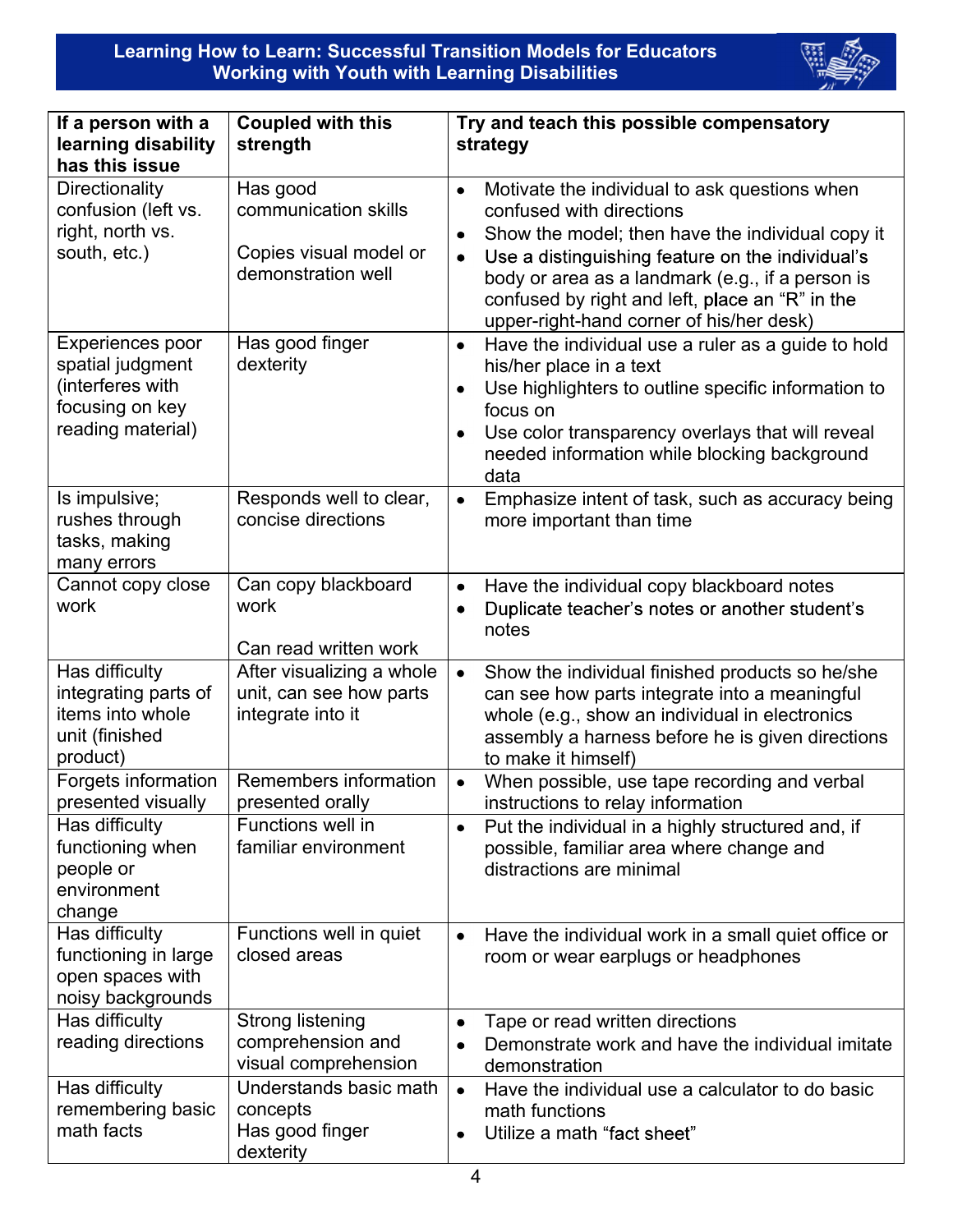Learning How to Learn: Successful Transition Models for Educators Working with Youth with Learning Disabilities



| If a person with a<br>learning disability<br>has this issue | <b>Coupled with this</b><br>strength                                       | Try and teach this possible compensatory<br>strategy                                                                                                                                                                                                                                                                        |
|-------------------------------------------------------------|----------------------------------------------------------------------------|-----------------------------------------------------------------------------------------------------------------------------------------------------------------------------------------------------------------------------------------------------------------------------------------------------------------------------|
| Has difficulty telling<br>time                              | Can read digital watch<br>Socializes well                                  | Buy a digital watch<br>$\bullet$<br>Pair the individual with another individual keeping<br>a similar schedule                                                                                                                                                                                                               |
| Lacks social<br>judgment                                    | Learns well in concrete<br>situations                                      | Use group activities, like role-playing, to reinforce<br>$\bullet$<br>positive behavior<br>Whenever possible, give immediate feedback to<br>reinforce positive behavior                                                                                                                                                     |
| Has poor visual<br>memory                                   | Has good auditory<br>memory<br>Functions well when<br>model stays in sight | Explain written directions orally<br>۰<br>Present information orally, not only visually<br>Have the individual use a talking calculator or<br>$\bullet$<br>spell corrector to check accuracy of work<br>When required to perform a task, have the model<br>$\bullet$<br>of the finished product available to the individual |
| Has poor auditory<br>memory                                 | Has strong visual<br>memory                                                | Draw or write directions<br>$\bullet$<br>Tape-record directions if visual presentation is<br>unavailable<br>Simplify oral directions                                                                                                                                                                                        |

This table appears in *Charting the Course: Supporting the Career Development of Youth with Disabilities* (NCWD/Youth, 2009).

## Cognitive and Metacognitive Instruction

Another aspect of strategic learning draws upon different modes of instruction. The most effective way to facilitate learning for all learners, including youth with LD, is by combining direct instruction (e.g., lecture, discussion, book learning) with strategy instruction.

Strategy instruction involves teaching the youth about learning strategies and about how and when to use those particular strategies. For example, *cognitive strategies* are concrete action-based strategies that assist the youth in processing and using information. These strategies tend to be taskspecific, including visualization, verbalization, making associations, chunking, questioning, scanning, underlining, accessing cues, using mnemonics, sounding out words, paraphrasing, and self-checking and monitoring.

Strategy instruction also includes methods aimed at increasing the youth's ability to engage in selfregulated planning, monitoring, and the evaluating of their learning. This awareness of the learning process, also known as *metacognitive awareness*, is a critical ingredient to successful learning. Over time, the acquisition and use of metacognitive strategies help students develop problem-solving skills and build confidence in their ability to learn. As this confidence builds, independent learning is fostered.

Research demonstrates that the most effective strategy interventions combine the use of both cognitive and metacognitive strategies. The following table provides practical applications that instructors can incorporate into the classroom.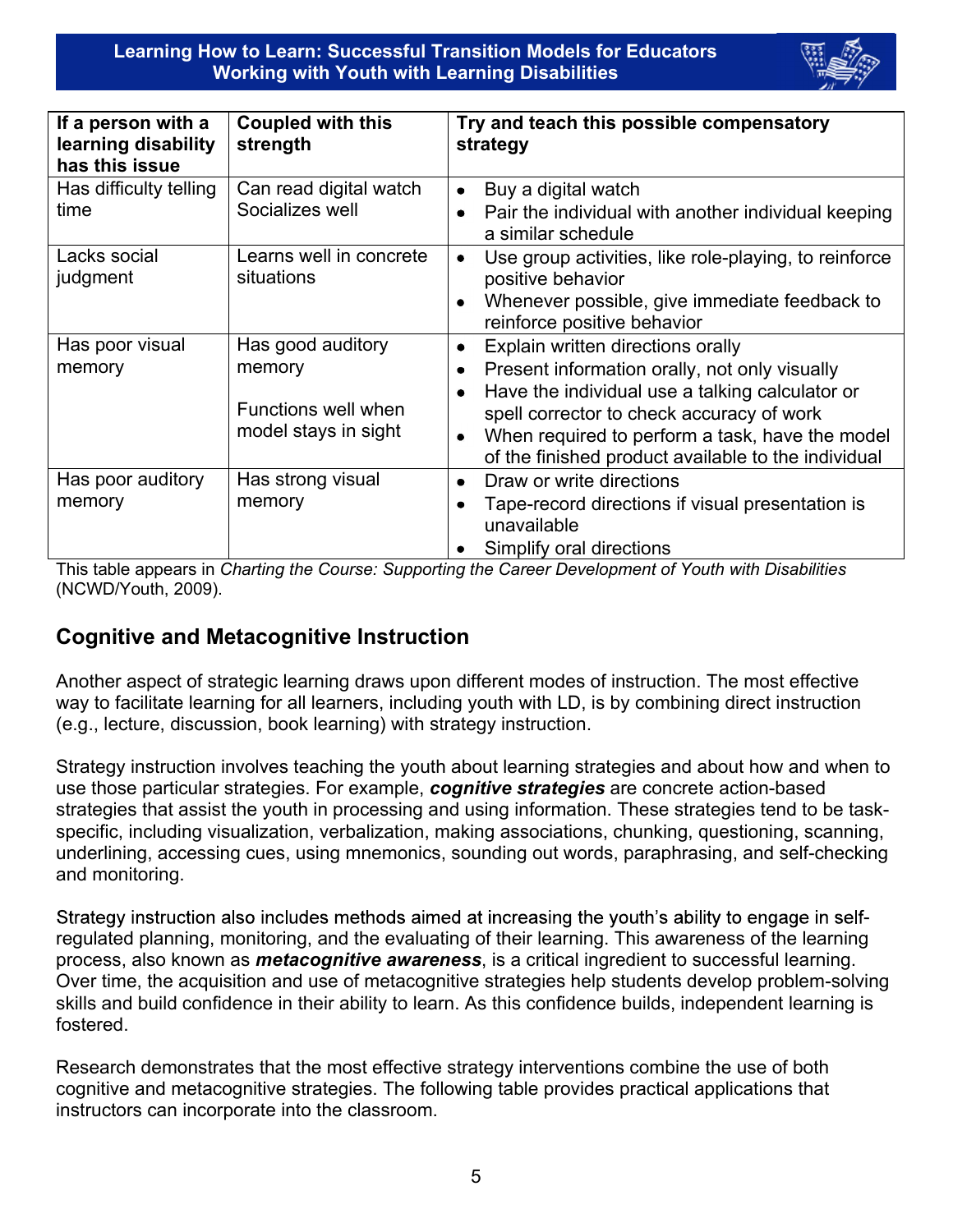#### Table II: Types of Learning Strategies and Supports: Cognitive and Metacognitive

| <b>Cognitive Strategies</b> |                                                |                                                                                                                                                                                                                                         |  |  |
|-----------------------------|------------------------------------------------|-----------------------------------------------------------------------------------------------------------------------------------------------------------------------------------------------------------------------------------------|--|--|
| <b>Strategy</b>             | <b>Definition</b>                              | <b>Benefit</b>                                                                                                                                                                                                                          |  |  |
| Rehearsal                   | Reciting items to<br>be learned from a<br>list | Believed to influence the attention and coding process. It does<br>not seem to help students connect current information with prior<br>knowledge                                                                                        |  |  |
| Elaboration                 | Summarizing or<br>paraphrasing                 | Believed to improve a student's ability to store information into<br>the long-term memory by building internal connections between<br>items to be learned and assisting with the integration of new<br>information with prior knowledge |  |  |
| Organization                | Outlining                                      | Helps learners select appropriate information and make the<br>connections to be learned                                                                                                                                                 |  |  |
| Analyzing                   | Problem-solving,<br>critical thinking          | Assists students with applying previous knowledge to new<br>situations in order to solve problems and/or reach decisions                                                                                                                |  |  |
|                             |                                                |                                                                                                                                                                                                                                         |  |  |

#### *Metacognitive Strategies*

- Connecting new information to existing knowledge  $\bullet$
- Selecting thinking strategies deliberately  $\bullet$
- Planning, monitoring, and evaluating thinking process  $\bullet$

These strategies help students think about thinking. Metacognition is an important concept in cognitive theory. It consists of two basic processes occurring simultaneously:

- Monitoring your progress as you learn  $\bullet$
- Making changes and adapting your strategies if you perceive that you are not doing as well as you  $\bullet$ could

Basic Metacognitive Aids/Strategies

- Connecting new information to existing knowledge  $\bullet$
- Selecting thinking strategies deliberately  $\bullet$
- Planning, monitoring, and evaluating thinking processes  $\bullet$

Metacognitive activities usually occur before or after a cognitive activity. An example of the relationship between metacognitive and cognitive strategies is a learner who uses self-monitoring when reading. The learner, through self-monitoring, can sense that he or she does not comprehend what was read (metacognitive) and recognizes that they will understand the text better if they create an outline (cognitive).

Strategies to develop metacognition include:

- Share and model self-monitoring processes (e.g., proofreading)  $\bullet$
- Explain and provide handouts regarding particular strategies that may be helpful  $\bullet$
- Clarify and model when particular strategies are appropriate  $\bullet$
- Clarify why particular strategies are helpful and useful  $\bullet$

Adapted from Job Corps, n.d.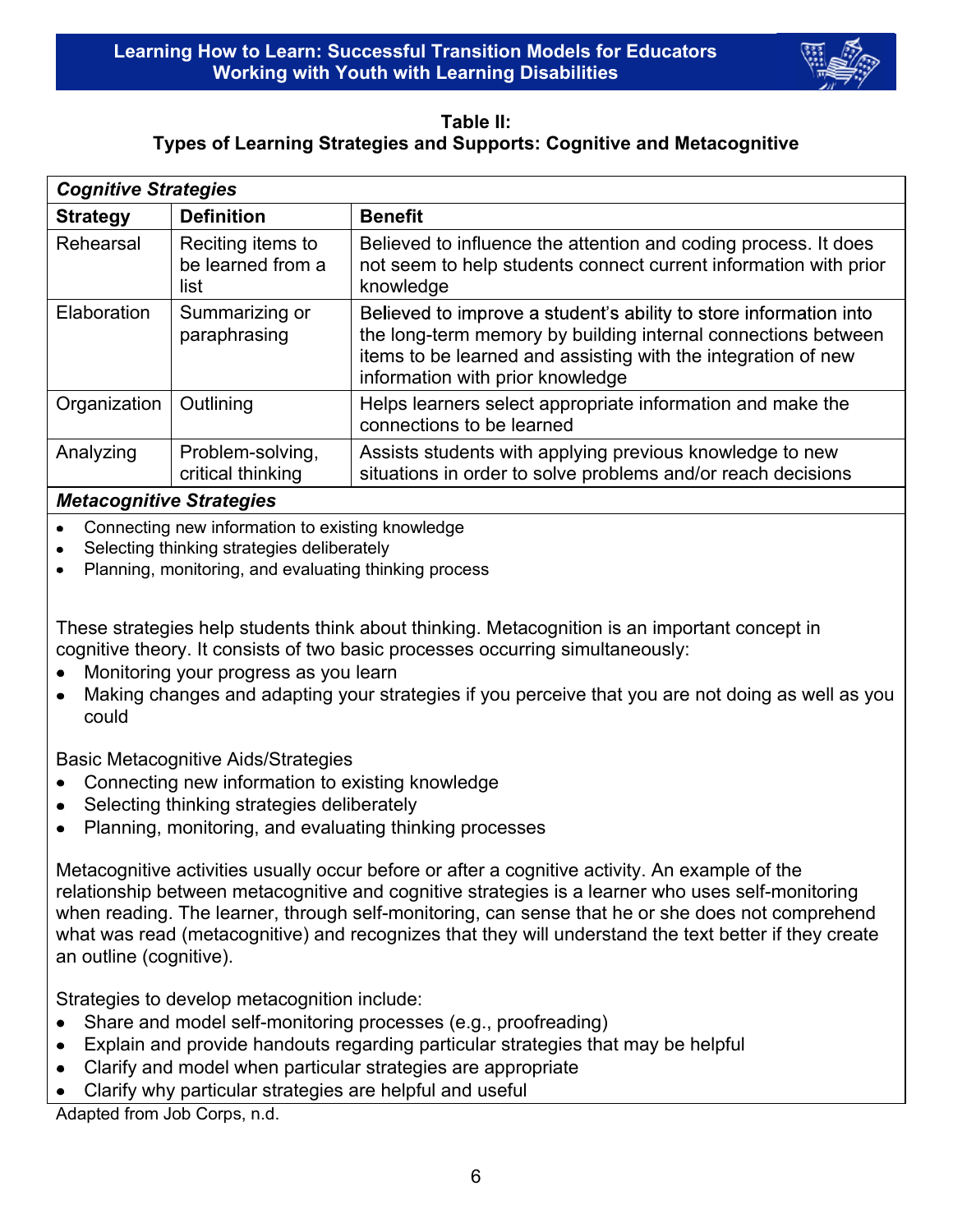

## Literacy Programs and Learning Strategies

The Office of Special Education Programs (OSEP) within the U.S. Department of Education has compiled a *Tool Kit on Teaching and Assessing Students With Disabilities*. In it, they highlight two adolescent literacy programs that use compensatory learning strategies. Collaborative Strategic Reading (CSR) and the Strategic Instruction Model (SIM) engage students in reading and writing instruction that combines group work guided by teachers with significant learning time devoted to the analysis of text, clarification of word meanings, prediction of what is ahead, and contextual summarizations.

### Table III: Literacy Programs and Learning Strategies

CSR incorporates cooperative learning and utilizes four distinct strategies:

- Preview (students brainstorm about the topic and predict what will be learned; occurs before reading);
- Click and Clunk (students identify parts of a passage that are hard to understand, then use  $\bullet$ strategies to break difficult words or phrases apart);
- Get the Gist (students identify the most important information in a passage); and  $\bullet$
- Wrap Up (students ask and answer questions that demonstrate understanding, and review  $\bullet$ what was learned) (Klingner & Vaughn, 1998).

SIM strategies incorporate "Content Enhancement Routines" that help teachers manage and present content through organization, understanding, recall, and application using:

- Paraphrasing (students express the main idea and details in their own words);  $\bullet$
- Self-questioning (students develop questions concerning reading passages and read to find the  $\bullet$ answers);
- Visual imagery (students visualize scenes in detail); and  $\bullet$
- Word identification (students decode unfamiliar words by using context clues and word  $\bullet$ analysis) (Clapper, Bremer, & Kachgal, 2002).

This table appears in *Charting the Course: Supporting the Career Development of Youth with Disabilities* (NCWD/Youth, 2009).

With regard to cognition and metacognition, teachers should remember that all young people learn, though they may not necessarily learn what adults want them to learn or in the way that they want them to learn it. Educators need to ask young people to reflect on a time they learned something new and enjoyed it. They may want to watch youth work on a task that motivates them and see how they do it. The powerful combination of direct instruction and strategy instruction can lead to tremendous teaching gains in addition to learning gains.

Ultimately, youth must make the difficult transition out of the secondary school setting and into postsecondary education and workplace settings. For many youth, the progress achieved from developing strategic learning techniques is truly a game-changer for their future. In addition to the benefits discussed in this InfoBrief—the youth's ability to master new skills, achieve on assessments, build self-determination, and practice long-term learning habits—strategic learning also helps youth determine the right job fit for when they're ready to enter the world of work. Especially in this information age where things move so quickly, it is important that all youth know "how to learn" and have a toolbox of strategies to help them solve problems and make strides in adult environments. For most youth, this process begins with the classroom and the teacher.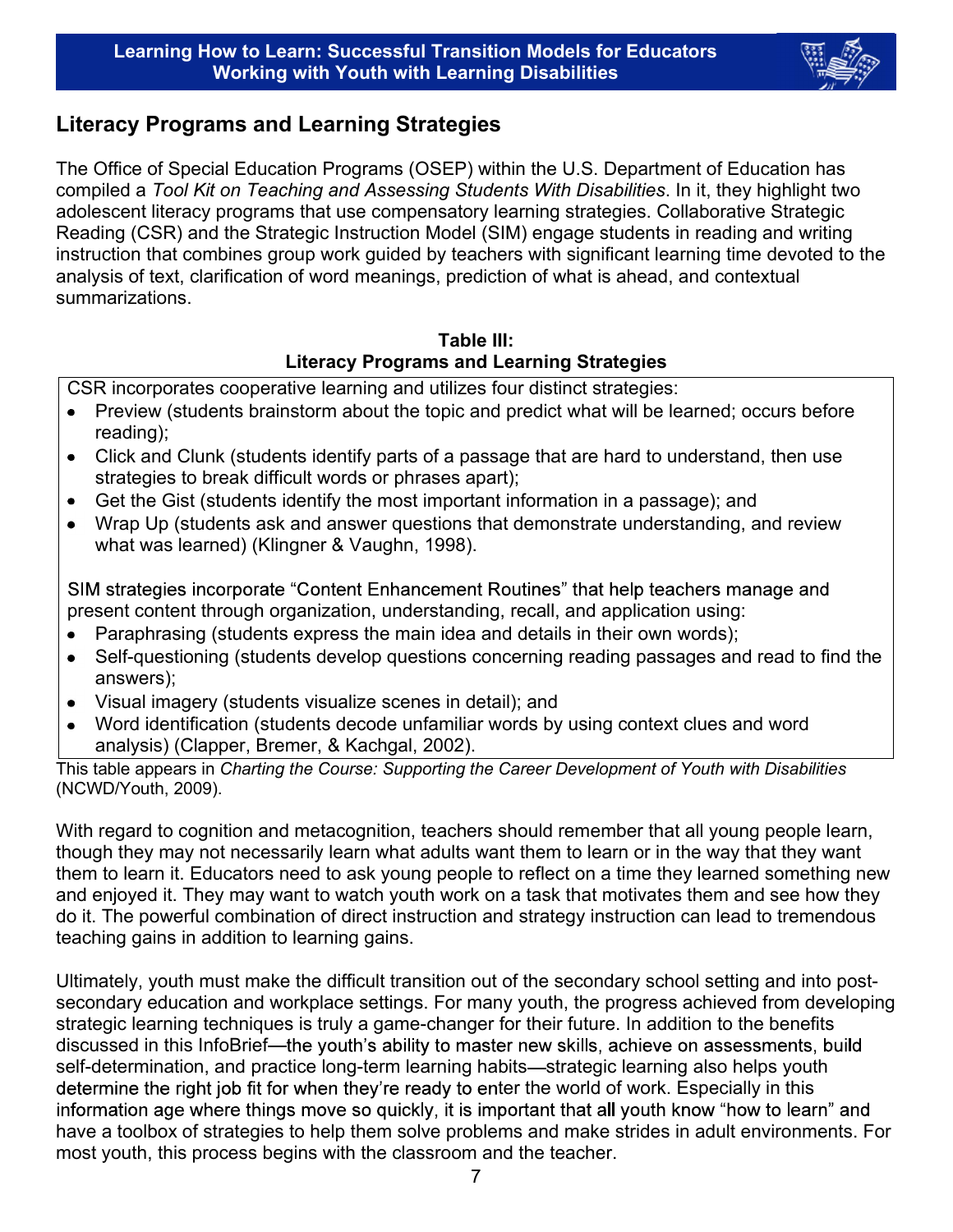

# Recap: The Top 5 Strategic Learning Techniques for Educators

Applications for strategic learning in the classroom

### 1. Youth Self-Assessment

Initiate an in-class activity that requires students to identify what they believe their greatest academic and non-academic strengths are. Consider conducting a series of activities that incorporate a variety of instructional modes so all kinds of learners can connect with the project. Having youth identify their strengths will improve their self-determination and selfconfidence, as well as provide the teacher with insight into what the student believes he/she does best. The latter information may prove helpful in the teacher's identification of the student's actual strengths, as well as the student's depth of metacognition.

### 2. Individual or Small Group Meetings

Teachers will want to make one-on-one or small-group meetings a priority during the school year in order to better evaluate individual student strengths and weaknesses.

### 3. Build on Talents

During lesson preparation, incorporate some of the ideas listed in Table I to capitalize on students' talents, especially given corresponding weaknesses. If applying different compensatory techniques for each student is not feasible, group students with similar strengths and weaknesses and carry out helpful strategies for each.

### 4. Help Youth Think About How They Learn

Help students develop metacognitive strategies—an understanding and appreciation for the learning process-by explaining why certain classroom materials are useful, clarifying what learning strategies might be helpful, and modeling effective techniques. Also, be sure to draw connections between new lessons and knowledge the student already has.

### 5. Adopt Effective Models

Use components of Collaborative Strategic Reading (CSR) and/or the Strategic Instruction Model (SIM), both of which use strategic learning compensatory techniques to enhance adolescent literacy.

## Summary

Youth are not getting the preparation they need for the difficult transition from secondary to postsecondary or employment settings. Fortunately, research has proven that teachers can greatly improve student outcomes—and as a result, school and community outcomes—by modifying their approach in the classroom. Educators who incorporate strategic learning techniques allow all kinds of learners to capitalize on their strengths by understanding how they learn best. Knowing that certain techniques and strategies can be used to support learning, which techniques are useful in which situations, and how to use these techniques effectively can be empowering for all youth and young adults, including those with LD. Above all, strategic learning leads to higher achievement in both academic and non-academic settings. Teachers need to seek out training and professional development opportunities to build on the techniques presented in this InfoBrief and improve the use of strategic learning in the classroom. With the help of teachers, all youth, including those with disabilities, can build on their strengths and make that successful transition into an adulthood of independence and accomplishment.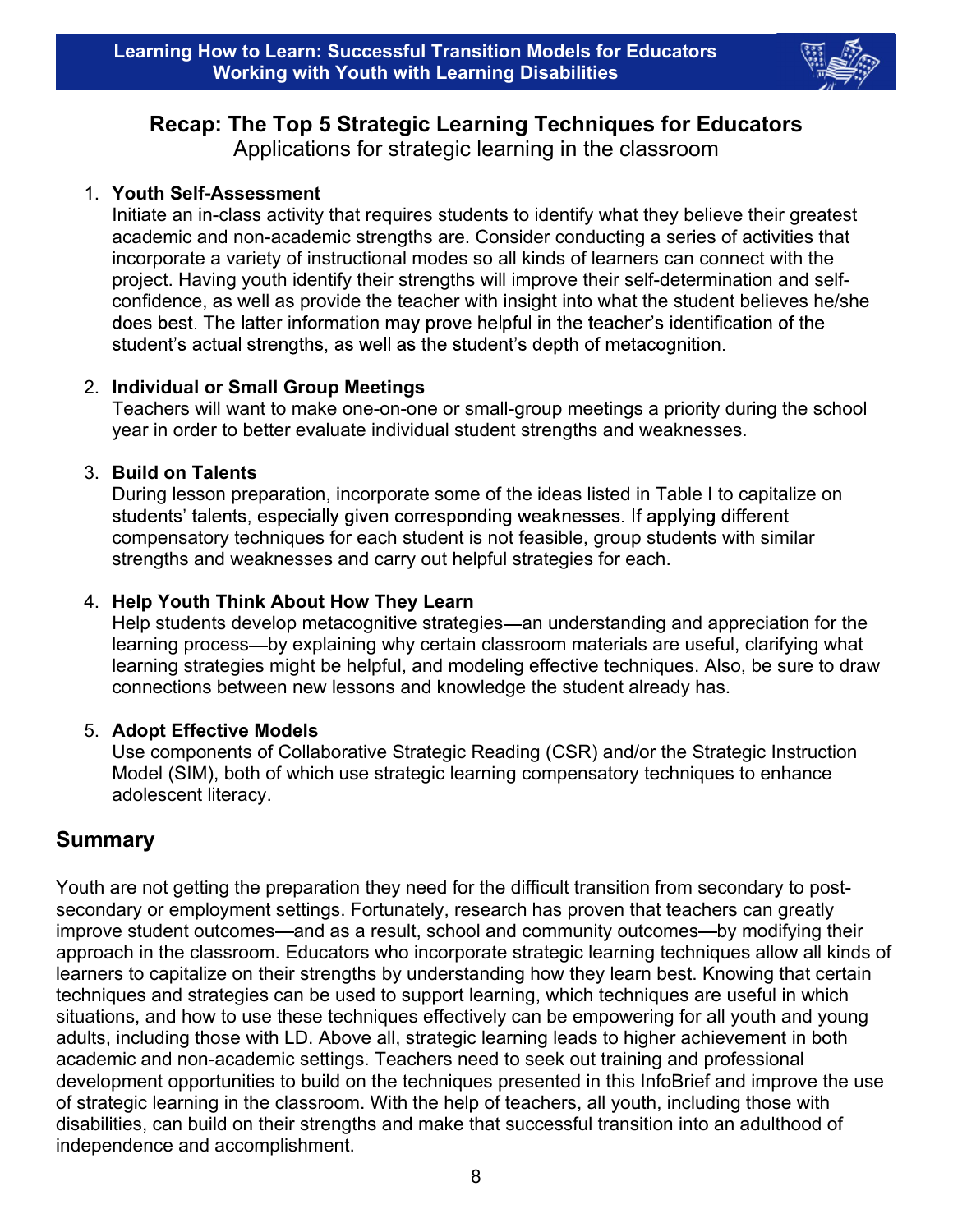

## Strategic Learning Resources

Center for Research on Learning at the University of Kansas. http://www.kucrl.org/.

National Dissemination Center for Children with Disabilities. (2006). *Evidence for Education: The Power of Strategic Instruction.* Available online at http://nichcy.org/wpcontent/uploads/docs/eestrategy.pdf.

"What's Your Learning Style?" http://www.ldpride.net/learning-style-test.html. *This brief online assessment helps youth with learning disabilities identify their preferred learning style in order to learn more effectively.*

## References

- Clapper, A. T., Bremer, C. D., & Kachgal, M. M. (2002). Never too late: Approaches to reading instruction for secondary students with disabilities. Minneapolis: University of Minnesota, National Center on Secondary Education and Transition. *Research to Practice Brief, 1* (1). Available online at http://www.ncset.org/publications/viewdesc.asp?id=274.
- Hutchinson, N. (1993). Integrative strategy instruction: An elusive ideal for teaching adolescents with learning disabilities. *Journal of Learning Disabilities*, 26(7), 428–32.
- Job Corps. (n.d.). Guidance document on learning strategies (Title unknown). Job Corps, Employment and Training Administration, U.S. Department of Labor.
- Klingner, J. K., & Vaughn, S. (1998). Using collaborative strategic reading. *Teaching Exceptional Children, 30 (6), 32-37.*
- LD Pride. (n.d.). What's your learning style? Retrieved on January 9, 2012 from http://www.ldpride.net/learning-style-test.html.
- Lowry, C. M. (1990). *Teaching adults with learning disabilities*. ERIC Digest. Columbus, OH: ERIC Clearinghouse on Adult, Career, and Vocational Education. (ERIC No. ED 321 156).
- National Collaborative on Workforce and Disability for Youth. (2009). *Charting the course: Supporting the career development of youth with learning disabilities*. Washington, DC: Institute for Educational Leadership. Retrieved January 18, 2012 from http://www.ncwd-youth.info/ld-guide.
- National Collaborative on Workforce and Disability for Youth. (2012). *Using universal design for learning: Successful transition models or educators working with youth with learning disabilities.*  Washington, DC: Institute for Educational Leadership. Retrieved January 20, 2012 from http://www.ncwd-youth.info/information-brief/using-universal-design-for-learning

National Dissemination Center for Children with Disabilities. (2006). *Evidence for education: The power of strategic instruction.* Retrieved on January 18, 2012 from http://nichcy.org/wpcontent/uploads/docs/eestrategy.pdf.